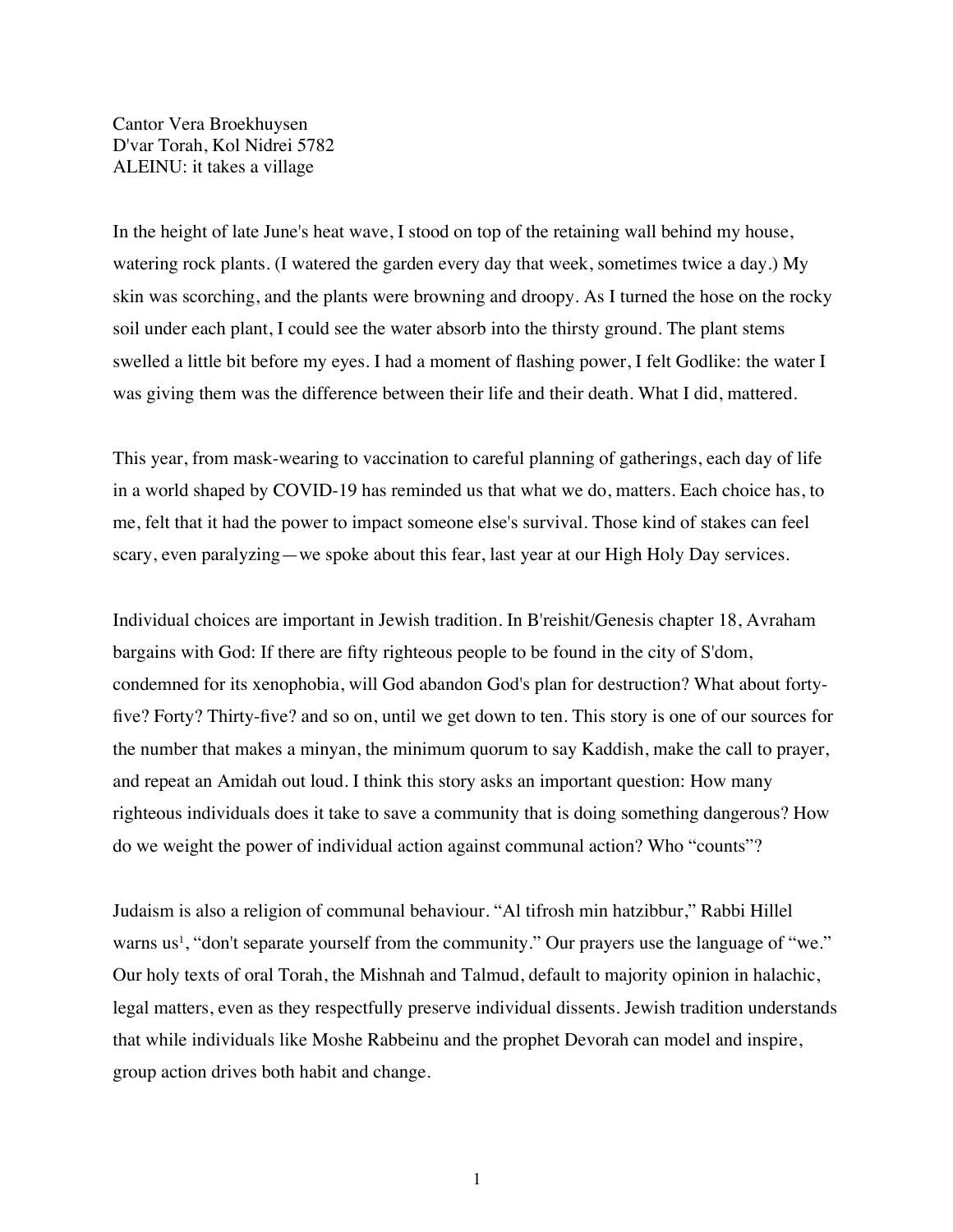This Jewish perspective feels particularly instructive to me this year as I consider both our country's ongoing process of climbing out of the pit COVID has dug for us and the hate crimes that have plagued America in general and the Merrimack Valley in particular. And I think it's impossible this fall to consider the question of communal responsibility without talking about the US withdrawal from Kabul and the Taliban tidal wave that threatens, among so much else, to tear away opportunities for education, employment, and social freedom that Afghan women and girls have poured themselves into these past twenty years.

First, COVID. My eldest son Jonathan said one night in July at our dinner table: "I hope someday we'll only have ten unvaccinated people. If we're really lucky, I hope someday we'll only have five unvaccinated people." If all but a few of us are doing what we're supposed to, does that majority count? He learned this year, at six years old, that communal safety is created by communities acting entirely together, and that when a pandemic is in play, even a small number of people opting out can create grave risk for the rest. COVID has been a hard voice against our American ideal of individualism. This is a pandemic in which any one of us getting vaccinated and masking and distancing, doing all the right things personally, is critical. AND, our own choices are not enough to keep any one of us safe. Everyone around us ALSO needs to do all those things. It's a bitter pill to swallow.

Our need for strong, safe community norms is reinforced by the hate crimes our community has witnessed in the past months. Homophobia, racism, and antisemitism have each been given visible platforms this summer. Nashua, Haverhill, North Andover, Lowell, Winthrop, Brighton, Framingham … the list goes on. Swastikas were used this summer in North Andover in two probably unrelated incidents—one clearly antisemitic, one a homophobic death threat. Hate is intersectional. A single person can sow fear and horror—it takes the whole village to make hate's expressions unthinkable AND to teach people not to hate in the first place. That's why we celebrate Martin Luther King Jr. Shabbat each year with Calvary Baptist Church. That's why the presence of interfaith friends and neighbors is so important to us each year at Yom HaSho'ah.

Community action makes healing from hate and prevention of hate possible. The vigil I led in North Andover after the swastikas was co-organized by founders of the North Andover Pride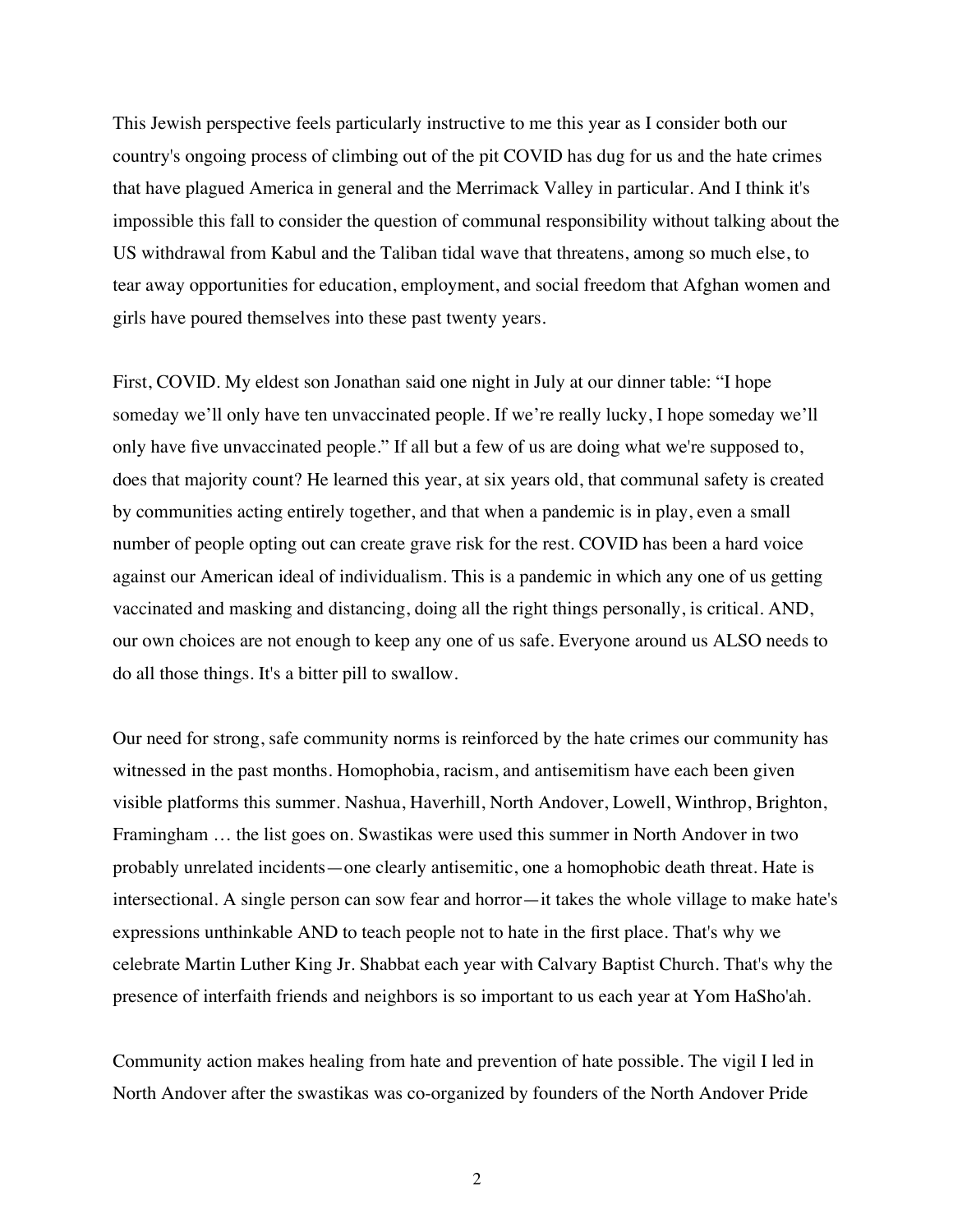Project. Members of our Social Action committee signed up to volunteer at Merrimack Valley Black and Brown Voices markets after their Haverhill event was targeted. I remember, the day after the New Zealand mosque massacre, a group of Temple members going to the Islamic Society of Greater Haverhill, at their request, to be present with them in prayer. We sat; we spoke; we witnessed and shared sorrow. This summer, a colleague of mine said that the safest they'd ever felt, in a time rife with antisemitism, was walking up to the door of their shul for Kol Nidrei and seeing rows of interfaith community members guarding the walkway. Not armed; trained in de-escalation. They showed up to say, "We've got your back while you pray."

Close relationships that support human rights can be international, which begets more responsibility in places of physical danger. The public outcry over America's withdrawal from Afghanistan, leaving a shameful number of translators and fixers and their families endangered, acknowledges American responsibility towards Afghans who partnered with us in an attempt however flawed—to help Afghans build up a more democratic and egalitarian society. The volume of protest speaks to the depth of our failure towards these people.

Giving, asking, and accepting the help of an international community to protect human rights doesn't imply impotence. Afghans were and are and must be the center of their own liberation movements. As photographer Rada Akbar says, "The history of Afghan women didn't start after 2001. We have a long and rich past to which women have always contributed."2 Afghan women have been pioneers of educational and social initiatives. Gayle Tzemach Lemmon's 2011 book, *The Dressmaker of Khair Kana*, chronicles Kamila Sidiqi and her four sisters who created a robust dressmaking business and school inside their families homes under Taliban rule in Kabul. Starting with their own household, they eventually trained and employed over 100 Afghan women who were then able to provide for their families. Kamila went on to found Kaweyan Business Development Solutions, training over 10,000 Afghan entrepreneurs, many of them women. Kamila herself became a government minister, serving first as Deputy Chief of Staff and then as Afghan Deputy Commerce Minister. My sister Lucia spent a year in Kabul, 2006–2007. She remembers women "rushing forward" into the opportunities that had opened up for them. Since the Taliban swept back to power, crowds of women have demonstrated in the streets for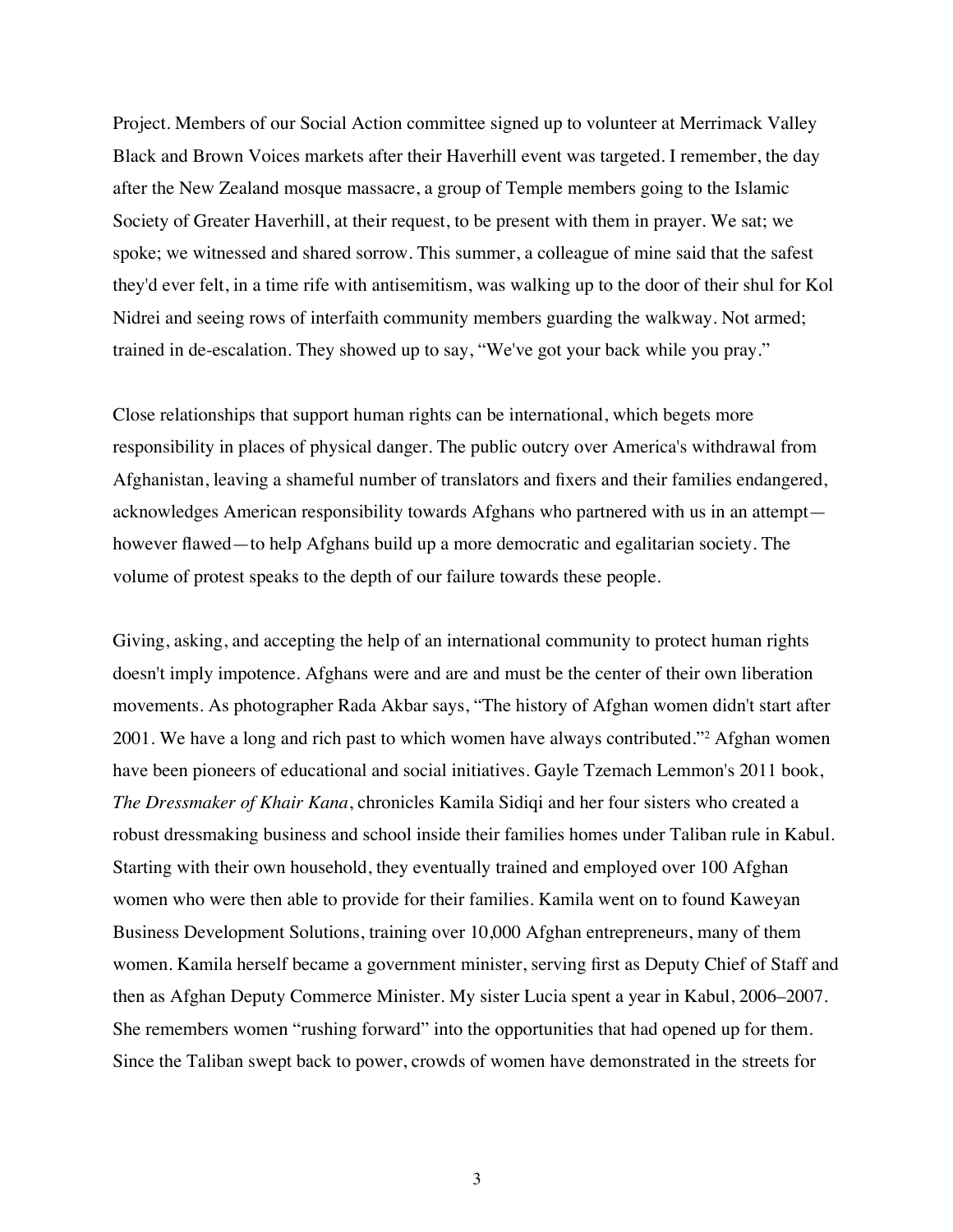their rights, despite consistent and sometimes violent Taliban opposition. Protests have been outlawed. Yet the women, some men at their side, fight on for freedom.

Kamila Sidiqi was evacuated from Afghanistan on a private plane on August 15.

We should not fall into the hubristic trap of saying that someone else's liberation depends only on ourselves. But neither should we say, having learned of oppression and grave danger to others in any situation in which we have considerable power, "That's not my problem." America's engagement with Afghanistan has shifted from military to humanitarian, but I believe we still have skin in this game. As the Gemara teaches: אֵין חַבוּשׁ מַתִּיר עַצָמוֹ מִבֵּית הָאֲסוּרִים, a prisoner can't usually free themselves from prison.3 The plight of Americans and Afghans in mortal danger within Kabul, and those who have made it to American soil: that is our problem. Our Temple has an opportunity this fall to join with other interfaith partners and offer support to arriving Afghan refugees in the Merrimack Valley, and in the next week you'll hear from me about options for offering that support. Think about what your own capacity is, in this moment, and how you may want to respond.

Even the boldest of individuals cannot, I believe, change community action or norms on their own. I can, for instance, teach a new tune for L'cha Dodi till I'm blue in the face, but it's not our community's song until you all start singing it. We shouldn't exaggerate our own influence, AND we also must not discount our individual potential to catalyze communal change. Jewish tradition gives us strong and successful examples of both.

One famous example of an individual is Nachson ben Aminadav, who with fear and faith in his heart, steps into the waters of the Reed Sea as the Israelites flee Egypt (according to the Talmud). Only then does the miracle begin, and the people cross. Perhaps even more appropriate to our times, Yiddish author and satirist David Frishman published a story in 1912, called "Three Who Ate." A cholera epidemic ravages a country; a rabbi begs his congregation not to fast on Yom Kippur day, so as to stay alive, citing pikuach nefesh till his voice cracks. They refuse until he and the other two rabbis on the bimah eat and drink in front of them. "And all the Jews ate that day," says the narrator, "they ate and wept."4 Instruction and request didn't cut it; modeling was

4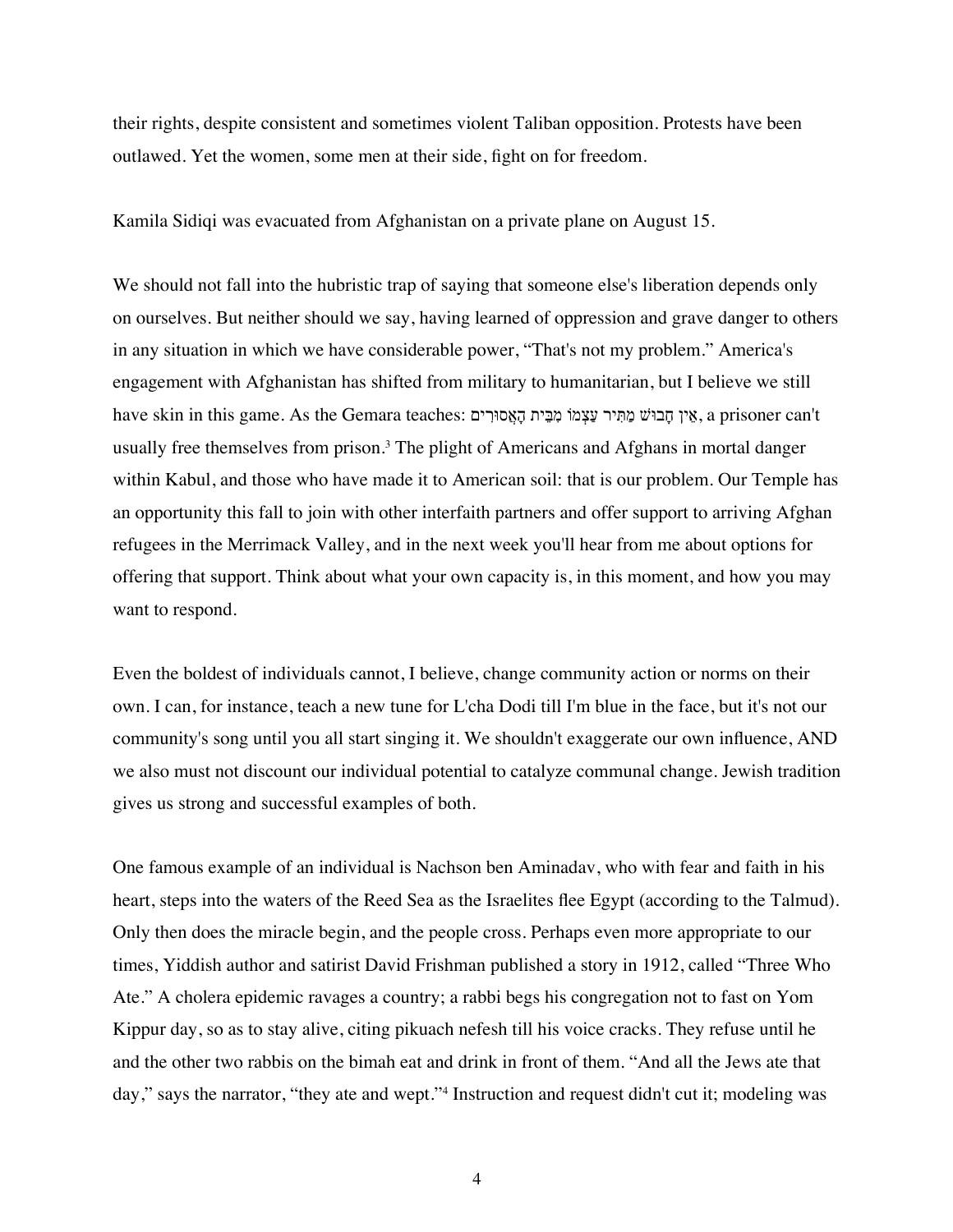the only successful option for leadership in that moment. There are risky times that require leading by example, rather than by consensus. But a community must be ready to say yes to the moment, and to take that action together.

To me, the most exciting model of leadership is communal AND individual, working explicitly in dialogue. This spring I spent six weeks learning part of a Talmud daf/page, Rosh HaShanah 25a, online with SVARA: A Traditionally Radical Yeshiva. This daf tells a powerful story: Two witnesses come to attest that they've seen the new moon, to help fix the calendar for the year, but what they say shows clearly that they've made a mistake. Rabban Gamliel, leader of the Sanhedrin, accepts their testimony anyway. A couple of rabbis protest, and Rabban Gamliel turns on one of them, Rabbi Yehoshua, and says, "I decree that you come to my house carrying your walking-staff and your purse on the day of Yom Kippur that falls according to *your* calendarreckoning." In other words, you're going to have to break Yom Kippur if you don't accept my ruling. Rabbi Yehoshua, ruefully acknowledging Rabban Gamliel's authority to set communal norms as important as the calendar, recalls a text from Vayikra (Leviticus 23:4): אֶלֶּה מוֹעֲדֵי ה׳ מְקַרַאֵי קֹדֶשׁ אֲשֶׁר תִּקְרָאוּ אֹתַם

Which means: "These are the appointed times, the festivals, of God, called holy, which YOU (the Israelite people) call holy." Rabbi Akiva goes on to re-interpret,

יֵנִין בִּזְמַנָּן בֵּין שֶׁלֹּא בִּזְמַנָּן אֵין לִי מוֹעֲדוֹת אֶלָּא אֵלוּ

"Whether celebrated on their correct times or not, I (God) have no festival dates except for these ones which you, my people, designate." Rabbi Akiva later doubles down, punning off three occurrences of the word *otam* (meaning "them") in the verse, and vocalizing that word as *atem*, which is Hebrew for "Y'all." Y'all have the power, says Rabbi Akiva, to establish these dates y'all, even if you mistakenly set the wrong date; y'all, even if you set the wrong date on purpose; y'all, even if you're led astray by false witnesses. Y'all create the festival dates by agreeing together on when to observe them.

This is radical!! What do you mean, Rabban Gamliel and Rabbi Akiva, that we get to set the calendar, that God has no festival dates except for the ones which we puny mortals call holy? Don't the festivals themselves come from God's infallible Torah? How can we play fast and loose with holy time?

5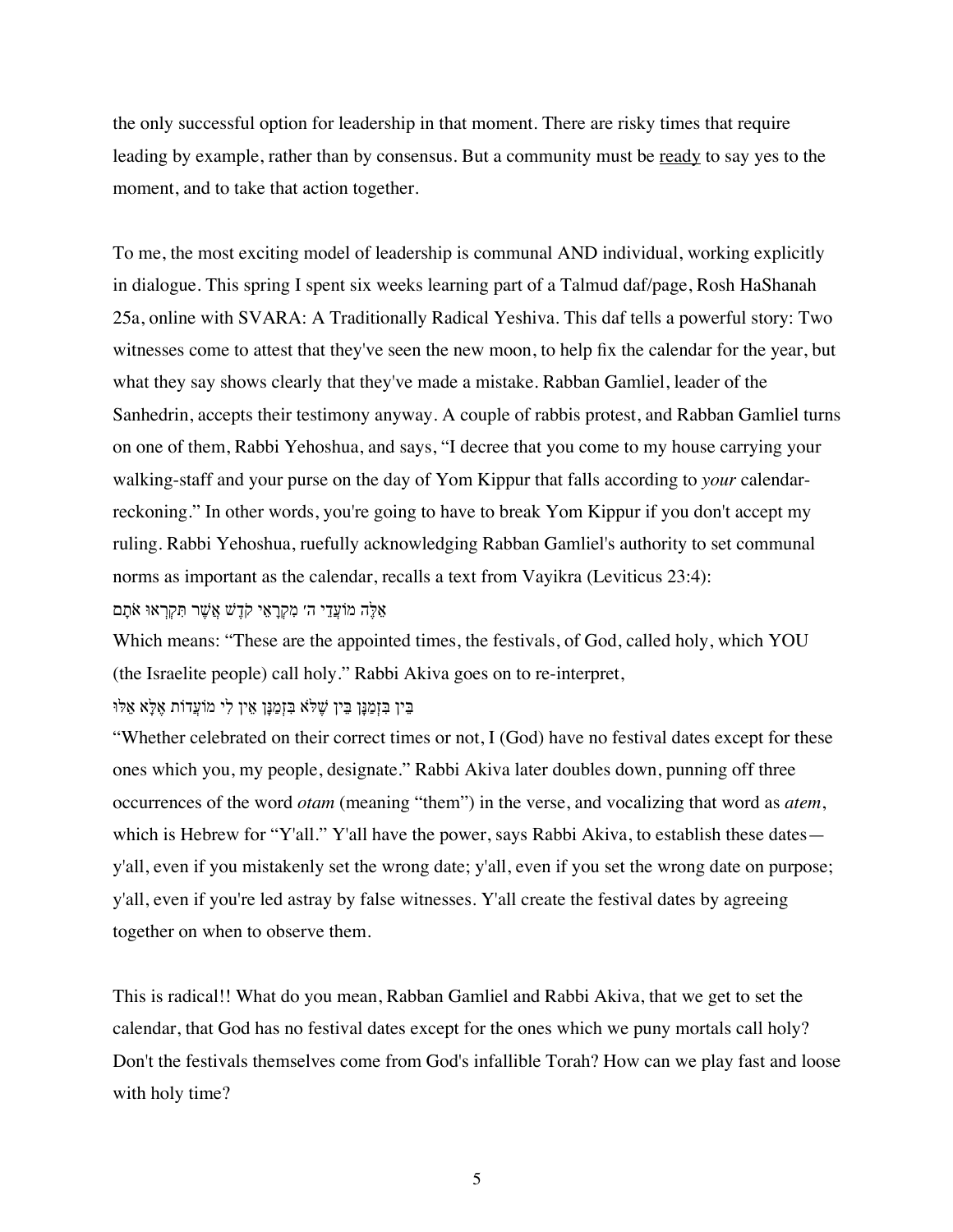**I see in this Talmud sugya a powerful MUTUAL model of responsibility. God sets out the holy days in Torah—but people have to also create them, by calling them** *holy***, observing them and setting their dates through systems that encourage communal human buy-in and participation.** (This gives a whole new intention to our temple's yearly calendar meeting!) Like the proverbial tree falling alone in the woods with nobody to hear it, if a holy day happens and nobody observes it, was it really a holy day? Our sugya says no. So too the mitzvah of the shofar of our High Holy Days, which is sounded by a flesh-and-blood person—but the mitzvah is to hear, rather than to blow.<sup>5</sup> Both the ba'al/at/et tokeia (shofar blower) and the one who hears are integral to the performance of the mitzvah of the shofar.

God centers mitzvot which require catalyzation, cooperation, and coordination to accomplish. We cannot do the things that matter most, without relationships of mutual support. And with those relationships, everything is possible. Let this be our kavannah, our intention, for the entire year.

Every Jewish prayer service ends with an *Aleinu*. Each time we come together we say, "It's up to us, in partnership with God, to repair this world." Flood, wildfire, avalanches, earthquakes, stampedes, COVID—each one of us, and all of us, have the power to write one another into the book of life. It's up to us.

When I watered the rock plants, it wasn't just me. It was the communal clean water reservoir, the town pipes, the garden society who grew them in the first place. And yet, that water didn't flow till I turned on the spigot. **All life, just like all holiness, is a team effort**. May each one of us be blessed to emulate God's example of choosing and supporting life and growth; may we be blessed to partner with one another in the holy team sport of mutual responsibility, where no one is left behind.

G'mar chatimah tovah. May you be sealed for a good year.